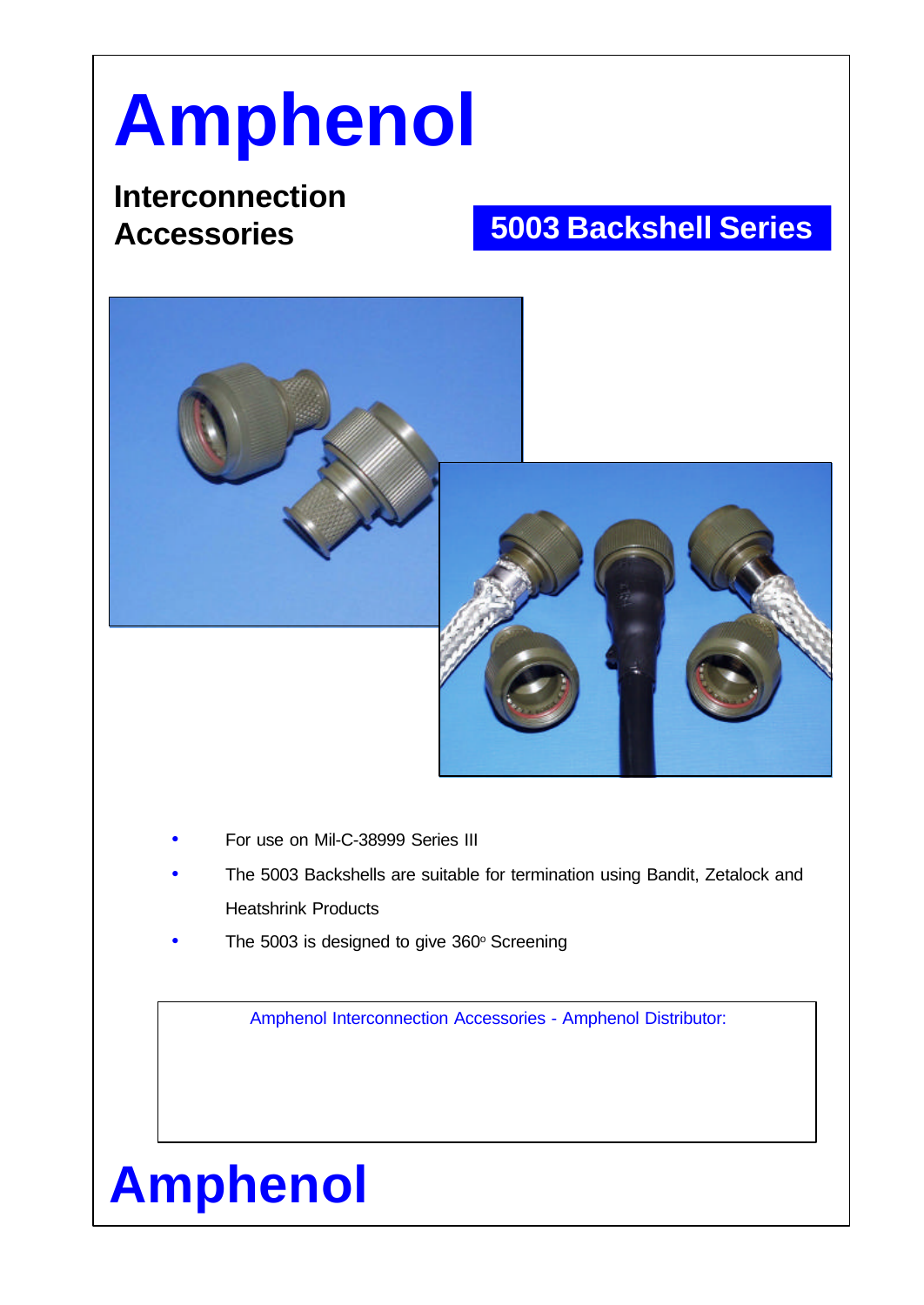| STRAIGHT<br>BACKSHELI<br>TITLE                                                                                       |                         |                        |                        |                        |                        |                        |                        |                        |                        |                        |                        |                        |                        | <b>TALAKA</b>          | XAM HQ<br>XAM 20<br><b>OA3SHT A</b> |                        |                        |                        | <b>T1126 MAX</b>     | 1.431 MAX     |
|----------------------------------------------------------------------------------------------------------------------|-------------------------|------------------------|------------------------|------------------------|------------------------|------------------------|------------------------|------------------------|------------------------|------------------------|------------------------|------------------------|------------------------|------------------------|-------------------------------------|------------------------|------------------------|------------------------|----------------------|---------------|
| This drawing is the property of Amphenol Ltd<br>disclosed to a third party without the<br>and shall not be copied or | 300<br>Ψ                | HE 300                 | 300<br>…<br>王          | <b>HE 200</b>          | 200<br>뿦               | HE 100                 | HE 100                 | HE 050                 | HE 050                 | HE 300                 | 300<br>뿦               | 300<br>.<br>보          | 300<br>뿦               | <b>HE 200</b>          | XAM 80<br><b>HE 200</b>             | HE 100                 | HE 100                 | HE 050                 | REF                  | SPRING        |
|                                                                                                                      | 157-43-GW24             | 57-43-GW24             | 157-43-GW24            | 156-42-GW24            | 156-42-GW24            | 155-42-GW24            | 155-42-GW24            | 54-42-GW24             | 152-42-GW24            | 57-43-GW24             | 157-43-GW24            | 157-43-GW24            | 156-42-GW24            | 56-42-GW24             | 155-42-GW24                         | 55-42-GW24             | 154-42-GW24            | 52-42-GW24             | BOOT STRAIGHT        | REC HELLERMAN |
| <b>AMPHENOL LTD</b><br>Whitstable, Kent.<br>Amphenol Ltd<br>Thanet Way,                                              | 1157-4-GW24             | 1157-4-GW24            | 1157-4-GW24            | 1156-4-GW24            | 1156-4-GW24            | 1155-4-GW24            | 1155-4-GW24            | 1154-4-GW24            | 1152-4-GW24            | 1157-4-GW24            | 1157-4-GW24            | 1157-4-GW24            | 1156-4-GW24            | 1156-4-GW24            | 1155-4-GW24                         | 1155-4-GW24            | 1154-4-GW24            | 1152-4-GW24            | BOOT <sub>90</sub> ° | REC HELLERMAN |
|                                                                                                                      | 3.09<br>S               | 9.92<br>$\sim$         | 6.74<br>$\sim$         | 3.57<br>$\sim$         | 0.39<br>$\sim$         | 8.81                   | 5.61                   | 4.04                   | 4.04                   | 3.09<br>S              | 3.09<br>S              | 9.92<br>$\sim$         | 6.74<br>$\sim$         | 3.57                   | 0.39<br>$\sim$                      | 8.81                   | 5.61                   | 4.04                   |                      | ØH MAX        |
| DIMENSIONS IN<br>TOLERANCES<br>NIN                                                                                   | 25.55                   | 22.38                  | 19.18                  | 16.00                  | 12.83                  | 11.25                  | 8.05                   | 6.48                   | 4.83                   | 25.55                  | 25.55                  | 22.38                  | 19.18                  | 16.00                  | 12.83                               | 11.25                  | 8.05                   | 6.48                   |                      | ØG MAX        |
| CHECKED<br><b>SCALE</b>                                                                                              | 44.25                   | 43.28                  | 39.78                  | 32.64                  | 32.13                  | 29.13                  | 24.64                  | 20.45                  | 18.14                  | 44.25                  | 43.28                  | 39.78                  | 32.64                  | 32.13                  | 29.13                               | 24.64                  | 20.45                  | 18.14                  |                      | ØB MAX        |
|                                                                                                                      | $\overline{ }$<br>M37 x | M34x                   | M31 x 1                | M28 x 1                | M25 x 1                | M22x1                  | M18 x 1                | M15 x 1                | M12x1                  | M37 x 1                | M34 x 1                | M31 x 1                | M28 x 1                | M25 x 1                | $M22 \times 1$                      | M18 x 1                | M15x                   | M12x                   |                      | A-THREAD      |
| MATERIAL AND FINISH CODES<br>ARE SPECIFIED ON ORDER<br>NOTE:                                                         | 5003-25-22-00-10-AA-XX  | 5003-23-20-00-10-AA-XX | 5003-21-18-00-10-AA-XX | 5003-19-16-00-10-AA-XX | 5003-17-14-00-10-AA-XX | 5003-15-12-00-10-AA-XX | 5003-13-10-00-10-AA-XX | 5003-11-08-00-10-AA-XX | 5003-09-06-00-10-AA-XX | 5003-25-00-00-10-AA-XX | 5003-23-00-00-10-AA-XX | 5003-21-00-00-10-AA-XX | 5003-19-00-00-10-AA-XX | 5003-17-00-00-10-AA-XX | 5003-15-00-00-10-AA-XX              | 5003-13-00-00-10-AA-XX | 5003-11-00-00-10-AA-XX | 5003-09-00-00-10-AA-XX |                      | PART NUMBER   |
| ⊕                                                                                                                    |                         |                        |                        |                        |                        |                        |                        |                        |                        |                        |                        |                        |                        |                        |                                     |                        |                        |                        |                      |               |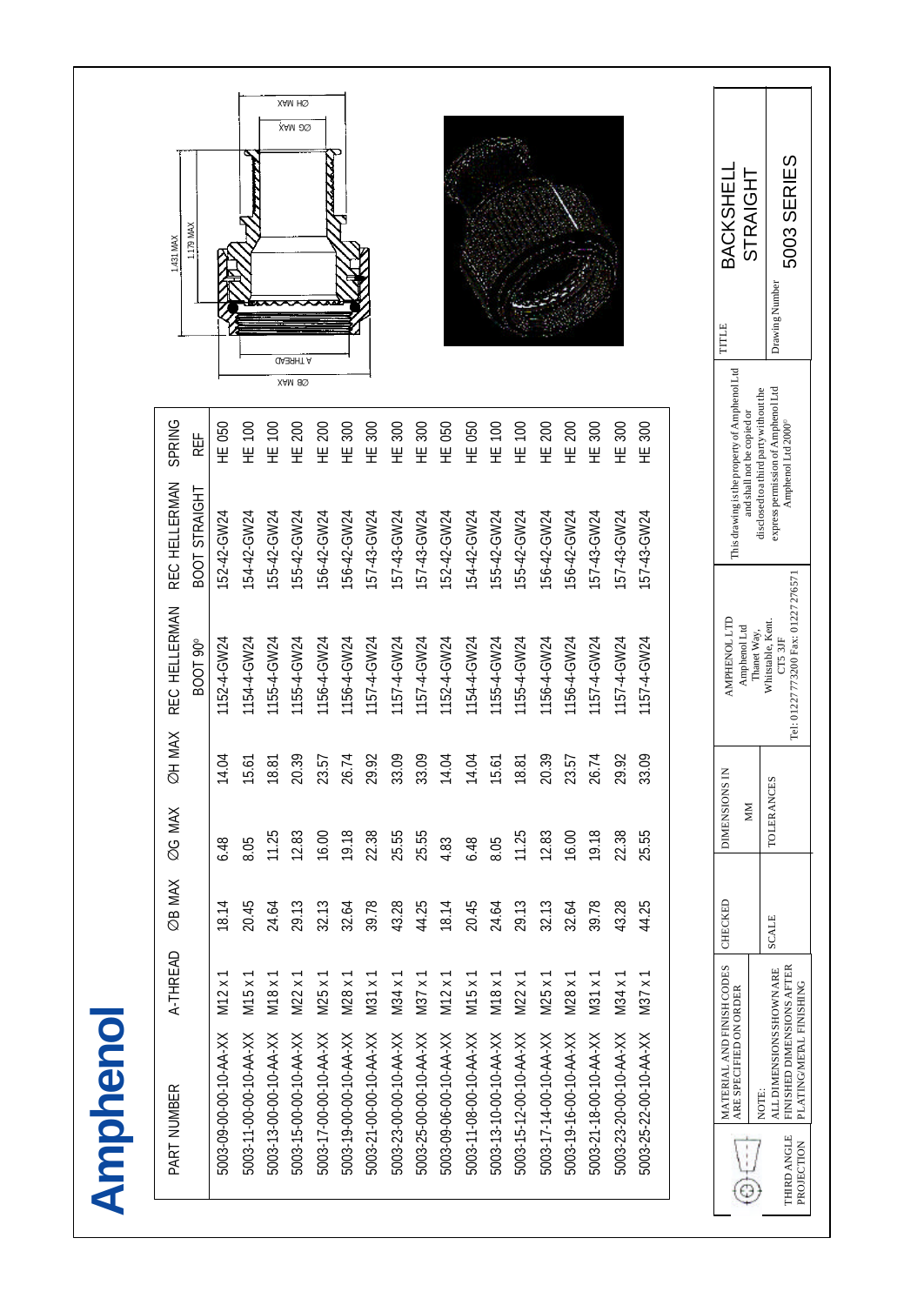| bebeleksko<br>1.179 MAX<br>1.431 MAX<br><b>UA39HT A</b><br>XAM 80<br><b>SPRING</b><br>HE 050<br>HE 100<br>HE 100<br><b>HE 200</b><br>300<br>050<br>HE 050<br>100<br>HE 100<br>200<br><b>HE 200</b><br>300<br>HE 300<br>300<br>200<br>300<br>300<br>300<br>REF<br>뿦<br>똪<br>뿦<br>$\frac{1}{2}$<br>뿦<br>뿦<br>뿦<br>뿦<br>뿦<br>Ψ<br>REC HELLERMAN<br>BOOT STRAIGHT<br>54-42-GW24<br>55-42-GW24<br>55-42-GW24<br>156-42-GW24<br>56-42-GW24<br>57-43-GW24<br>54-42-GW24<br>56-42-GW24<br>57-43-GW24<br>157-43-GW24<br>57-43-GW24<br>57-43-GW24<br>52-42-GW24<br>155-42-GW24<br>55-42-GW24<br>156-42-GW24<br>157-43-GW24<br>152-42-GW24<br>REC HELLERMAN<br>154-4-GW24<br>1155-4-GW24<br>1155-4-GW24<br>156-4-GW24<br>1156-4-GW24<br>157-4-GW24<br>1157-4-GW24<br>1152-4-GW24<br>154-4-GW24<br>1155-4-GW24<br>1156-4-GW24<br>156-4-GW24<br>157-4-GW24<br>1157-4-GW24<br>1152-4-GW24<br>157-4-GW24<br>155-4-GW24<br>1157-4-GW24<br>BOOT 90°<br>ØH MAX<br>1.0528<br>1.1780<br>1.1780<br>.3028 |                                                                                                |  |
|-------------------------------------------------------------------------------------------------------------------------------------------------------------------------------------------------------------------------------------------------------------------------------------------------------------------------------------------------------------------------------------------------------------------------------------------------------------------------------------------------------------------------------------------------------------------------------------------------------------------------------------------------------------------------------------------------------------------------------------------------------------------------------------------------------------------------------------------------------------------------------------------------------------------------------------------------------------------------------------|------------------------------------------------------------------------------------------------|--|
| 1.3028                                                                                                                                                                                                                                                                                                                                                                                                                                                                                                                                                                                                                                                                                                                                                                                                                                                                                                                                                                              | 0.5528                                                                                         |  |
|                                                                                                                                                                                                                                                                                                                                                                                                                                                                                                                                                                                                                                                                                                                                                                                                                                                                                                                                                                                     | 0.6146<br>0.7406                                                                               |  |
|                                                                                                                                                                                                                                                                                                                                                                                                                                                                                                                                                                                                                                                                                                                                                                                                                                                                                                                                                                                     |                                                                                                |  |
|                                                                                                                                                                                                                                                                                                                                                                                                                                                                                                                                                                                                                                                                                                                                                                                                                                                                                                                                                                                     |                                                                                                |  |
|                                                                                                                                                                                                                                                                                                                                                                                                                                                                                                                                                                                                                                                                                                                                                                                                                                                                                                                                                                                     | 0.8028                                                                                         |  |
|                                                                                                                                                                                                                                                                                                                                                                                                                                                                                                                                                                                                                                                                                                                                                                                                                                                                                                                                                                                     | 0.9280                                                                                         |  |
|                                                                                                                                                                                                                                                                                                                                                                                                                                                                                                                                                                                                                                                                                                                                                                                                                                                                                                                                                                                     |                                                                                                |  |
|                                                                                                                                                                                                                                                                                                                                                                                                                                                                                                                                                                                                                                                                                                                                                                                                                                                                                                                                                                                     |                                                                                                |  |
|                                                                                                                                                                                                                                                                                                                                                                                                                                                                                                                                                                                                                                                                                                                                                                                                                                                                                                                                                                                     |                                                                                                |  |
|                                                                                                                                                                                                                                                                                                                                                                                                                                                                                                                                                                                                                                                                                                                                                                                                                                                                                                                                                                                     | 1.3028                                                                                         |  |
|                                                                                                                                                                                                                                                                                                                                                                                                                                                                                                                                                                                                                                                                                                                                                                                                                                                                                                                                                                                     | 0.5528                                                                                         |  |
|                                                                                                                                                                                                                                                                                                                                                                                                                                                                                                                                                                                                                                                                                                                                                                                                                                                                                                                                                                                     | 0.5528                                                                                         |  |
|                                                                                                                                                                                                                                                                                                                                                                                                                                                                                                                                                                                                                                                                                                                                                                                                                                                                                                                                                                                     | 0.6146                                                                                         |  |
|                                                                                                                                                                                                                                                                                                                                                                                                                                                                                                                                                                                                                                                                                                                                                                                                                                                                                                                                                                                     | 0.7406                                                                                         |  |
|                                                                                                                                                                                                                                                                                                                                                                                                                                                                                                                                                                                                                                                                                                                                                                                                                                                                                                                                                                                     | 0.8028                                                                                         |  |
|                                                                                                                                                                                                                                                                                                                                                                                                                                                                                                                                                                                                                                                                                                                                                                                                                                                                                                                                                                                     | 0.9280                                                                                         |  |
|                                                                                                                                                                                                                                                                                                                                                                                                                                                                                                                                                                                                                                                                                                                                                                                                                                                                                                                                                                                     | 1.0528                                                                                         |  |
|                                                                                                                                                                                                                                                                                                                                                                                                                                                                                                                                                                                                                                                                                                                                                                                                                                                                                                                                                                                     |                                                                                                |  |
|                                                                                                                                                                                                                                                                                                                                                                                                                                                                                                                                                                                                                                                                                                                                                                                                                                                                                                                                                                                     |                                                                                                |  |
|                                                                                                                                                                                                                                                                                                                                                                                                                                                                                                                                                                                                                                                                                                                                                                                                                                                                                                                                                                                     | <b>AMPHENOL LTD</b><br>Amphenol Ltd<br>DIMENSIONS IN<br>Inches                                 |  |
| BACKSHELL<br><b>STRAIGHT</b><br>TITLE<br>This drawing is the property of Amphenol Ltd<br>and shall not be copied or                                                                                                                                                                                                                                                                                                                                                                                                                                                                                                                                                                                                                                                                                                                                                                                                                                                                 | Tel: 01227773200 Fax: 01227276571<br>Whitstable, Kent.<br>Thanet Way,<br>CT5 3JF<br>TOLERANCES |  |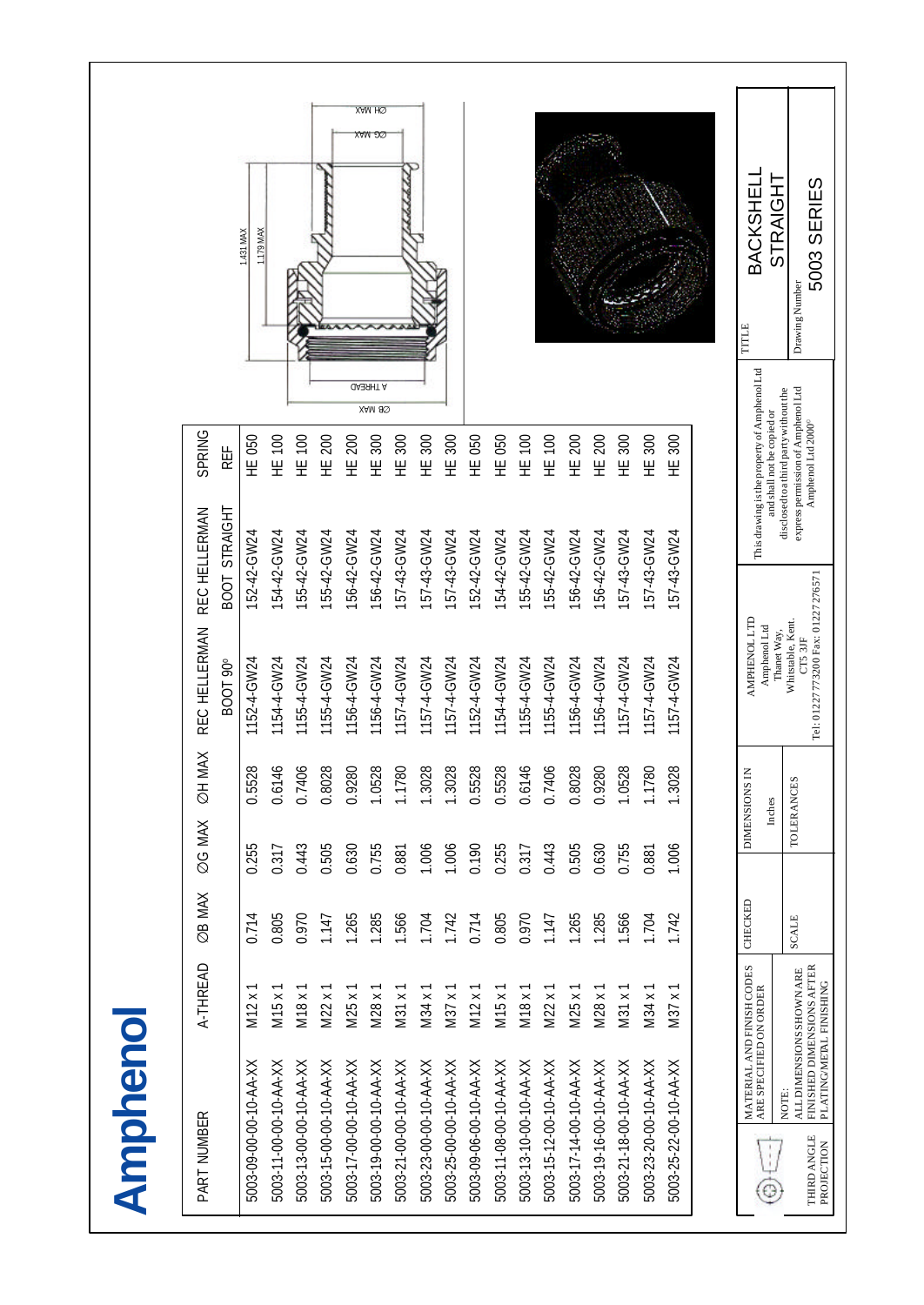| PART NUMBER                                                                          | A-THREAD                                          | D MAX        | ØB MAX              | $\lessapprox$<br>$\overline{E}$ M | ØG MAX                                      | ØH MAX                            | J MAX | REC HELLERMAN                                                                                                  | SPRING                | <b>XAM L</b>              |
|--------------------------------------------------------------------------------------|---------------------------------------------------|--------------|---------------------|-----------------------------------|---------------------------------------------|-----------------------------------|-------|----------------------------------------------------------------------------------------------------------------|-----------------------|---------------------------|
|                                                                                      |                                                   |              |                     |                                   |                                             |                                   |       | BOOT STRAIGHT                                                                                                  | REF                   | E MAX                     |
| 5003-09-00-90-10-AA-XX                                                               | M12x                                              | 35.18        | 18.14               | $\infty$<br>25.9                  | 6.48                                        | 14.04                             | 32.39 | 52-42-GW24                                                                                                     | HE 050                |                           |
| 5003-11-00-90-10-AA-XX                                                               | M15 x                                             | 38.35        | 20.45               | ∾<br>29.1                         | 8.05                                        | 15.61                             | 35.56 | 54-42-GW24                                                                                                     | HE 100                |                           |
| 5003-13-00-90-10-AA-XX                                                               | M18 x                                             | 41.53        | 24.64               | S<br>32.3                         | 11.25                                       | 18.81                             | 38.74 | 55-42-GW24                                                                                                     | $\overline{100}$<br>뽚 | <b>GA3SHT A</b><br>XAM 80 |
| 5003-15-00-90-10-AA-XX                                                               | $\pmb{\times}$<br>M22                             | 46.30        | 29.13               | 37.1                              | 12.83                                       | 20.39                             | 43.51 | 55-42-GW24                                                                                                     | 200<br>뿦              | XAM Q                     |
| 5003-17-00-90-10-AA-XX                                                               | M25 x                                             | 49.48        | 32.13               | œ<br>40.2                         | 16.00                                       | 23.57                             | 46.69 | 56-42-GW24                                                                                                     | 200<br>뿦              |                           |
| 5003-19-00-90-10-AA-XX                                                               | M28x                                              | 49.48        | 32.64               | ∞<br>40.2                         | 19.18                                       | 26.74                             | 46.69 | 56-42-GW24                                                                                                     | 300<br>뿦              | 17.98 MIN                 |
| 5003-21-00-90-10-AA-XX                                                               | M31x                                              | 57.40        | 39.78               | 48.21                             | 22.38                                       | 29.92                             | 54.61 | 57-43-GW24                                                                                                     | 300<br>뿦              |                           |
| 5003-23-00-90-10-AA-XX                                                               | M34 x 1                                           | 60.58        | 43.28               | ∞<br>51.3                         | 25.55                                       | 33.09                             | 57.79 | 157-43-GW24                                                                                                    | 300<br>뽚              | ØG MAX                    |
| 5003-25-00-90-10-AA-XX                                                               | $M37 \times 1$                                    | 60.58        | 44.25               | $\frac{8}{2}$<br>51.3             | 25.55                                       | 33.09                             | 57.79 | 57-43-GW24                                                                                                     | 300<br>뿦              | <b>OH MAX</b>             |
| 5003-09-06-90-10-AA-XX                                                               | $\overline{\times}$<br>M12                        | 35.18        | 18.14               | ò<br>25.9                         | 4.83                                        | 14.04                             | 32.39 | 52-42-GW24                                                                                                     | 050<br>뽚              |                           |
| 5003-11-08-90-10-AA-XX                                                               | M15 x 1                                           | 38.35        | 20.45               | ∾<br>29.1                         | 6.48                                        | 14.04                             | 35.56 | 54-42-GW24                                                                                                     | 050<br>뿦              |                           |
| 5003-13-10-90-10-AA-XX                                                               | M18 x 1                                           | 41.53        | 24.64               | က<br>32.3                         | 8.05                                        | 15.61                             | 38.74 | 55-42-GW24                                                                                                     | 100<br>뿦              |                           |
| 5003-15-12-90-10-AA-XX                                                               | $\overline{\times}$<br>M22                        | 46.40        | 29.13               | 37.1                              | 11.25                                       | 18.81                             | 43.51 | 55-42-GW24                                                                                                     | $\overline{100}$<br>뿦 |                           |
| 5003-17-14-90-10-AA-XX                                                               | M25x                                              | 49.48        | 32.13               | ô<br>40.2                         | 12.83                                       | 20.39                             | 46.69 | 56-42-GW24                                                                                                     | 200<br>뿦              |                           |
| 5003-19-16-90-10-AA-XX                                                               | $\overline{\times}$<br>M28                        | 49.48        | 32.64               | œ<br>40.2                         | 16.00                                       | 23.57                             | 46.69 | 56-42-GW24                                                                                                     | 200<br>뿦              |                           |
| 5003-21-18-90-10-AA-XX                                                               | M31 x 1                                           | 57.40        | 39.78               | 48.21                             | 19.18                                       | 26.74                             | 54.61 | 57-43-GW24                                                                                                     | 300<br>푼              |                           |
| 5003-23-20-90-10-AA-XX                                                               | M34 x                                             | 58.80        | 43.28               | ஜ<br>51.3                         | 22.38                                       | 29.92                             | 57.79 | 57-43-GW24                                                                                                     | 300<br>뿦              |                           |
| 5003-25-22-90-10-AA-XX                                                               | $\overline{\phantom{0}}$<br>$\pmb{\times}$<br>M37 | 58.80        | 44.25               | ôō<br>51.3                        | 25.55                                       | 33.09                             | 57.79 | 57-43-GW24                                                                                                     | 300<br>푼              |                           |
|                                                                                      |                                                   |              |                     |                                   |                                             |                                   |       |                                                                                                                |                       |                           |
| MATERIAL AND FINISH CODES<br>ARE SPECIFIED ON ORDER                                  |                                                   | CHECKED      | DIMENSIONS IN<br>MМ |                                   | AMPHENOL LTD<br>Amphenol Ltd                |                                   |       | This drawing is the property of Amphenol Ltd<br>and shall not be copied or                                     | TITLE                 | RIGHT ANGLE<br>BACKSHEL   |
| FINISHED DIMENSIONS AFTER<br><b>ALL DIMENSIONS SHOWN ARE</b><br>NOTE:<br>THIRD ANGLE |                                                   | <b>SCALE</b> | <b>TOLERANCES</b>   |                                   | Whitstable, Kent.<br>Thanet Way,<br>CT5 3JF | Tel: 01227773200 Fax: 01227276571 |       | express permission of Amphenol Ltd<br>disclosed to a third party without the<br>Amphenol Ltd 2000 <sup>®</sup> | Drawing Number        | 5003 SERIES               |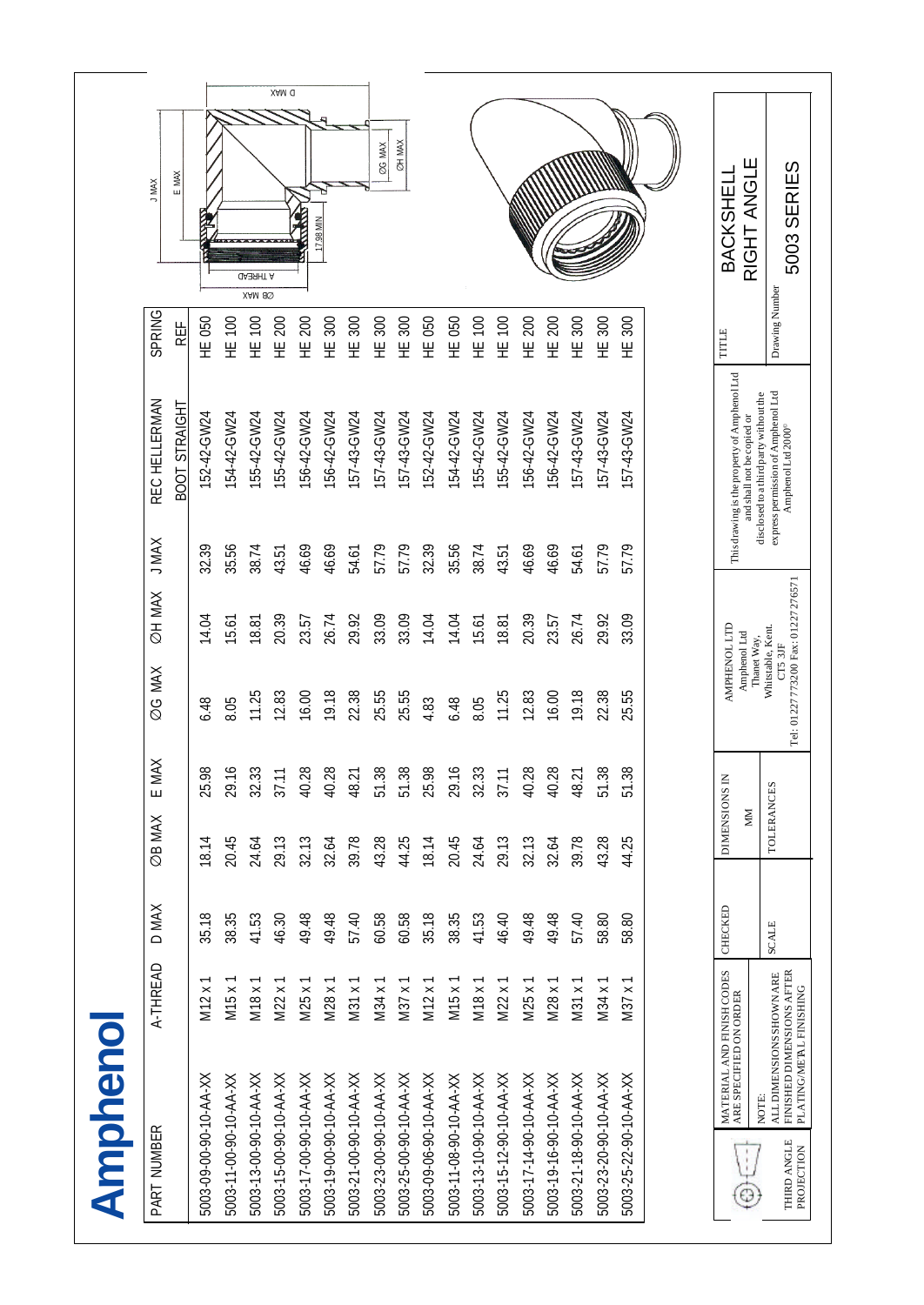| <b>XAW L</b>  | E MAX         |                        |                        | *********<br><b>A THREAD</b><br>XAM 80 | XAM Q                  | 0.708 MIN              |                        |                        | <b>OH MAX</b><br>ØG MAX |                        |                        |                        |                        |                        |                        |                        |                        |                        |                        | BACKSHEL                                                                   | RIGHT ANGLE<br>Drawing Number                                                                                  |
|---------------|---------------|------------------------|------------------------|----------------------------------------|------------------------|------------------------|------------------------|------------------------|-------------------------|------------------------|------------------------|------------------------|------------------------|------------------------|------------------------|------------------------|------------------------|------------------------|------------------------|----------------------------------------------------------------------------|----------------------------------------------------------------------------------------------------------------|
| <b>SPRING</b> | REF           | HE 050                 | HE 100                 | 100<br>뿦                               | 200<br>뿦               | 200<br>뿦               | 300<br>푼               | 300<br>뫂               | 300<br>뿦                | 300<br>뿦               | 050<br>또<br>보          | HE 050                 | 100<br>뿦               | 100<br>뿦               | 200<br>뿦               | 200<br>뿦               | 300<br>뿦               | 300<br>뿦               | 300<br>뿦               | TITLE                                                                      |                                                                                                                |
| REC HELLERMAN | BOOT STRAIGHT | 152-42-GW24            | 154-42-GW24            | 55-42-GW24                             | 155-42-GW24            | 156-42-GW24            | 56-42-GW24             | 57-43-GW24             | 57-43-GW24              | 57-43-GW24             | 152-42-GW24            | 54-42-GW24             | 55-42-GW24             | 55-42-GW24             | 56-42-GW24             | 156-42-GW24            | 57-43-GW24             | 157-43-GW24            | 157-43-GW24            | This drawing is the property of Amphenol Ltd<br>and shall not be copied or | express permission of Amphenol Ltd<br>disclosed to a third party without the<br>Amphenol Ltd 2000 <sup>®</sup> |
|               |               | 275                    | 400                    | 1.525                                  | 1.713                  | 1.838                  | 1.838                  | 2.150                  | 2.275                   | 2.275                  | 1.275                  | 1.400                  | 1.525                  | 1.713                  | 1.838                  | 1.838                  | 2.150                  | 2.275                  | 2.275                  |                                                                            |                                                                                                                |
| ØH MAX J MAX  |               | 0.5528                 | 0.6146                 | 0.7406                                 | 0.8028                 | 0.9280                 | 1.0528                 | .1780                  | .3028                   | .3028                  | 0.5528                 | 0.5528                 | 0.6146                 | 0.7406                 | 0.8028                 | 0.9280                 | 1.0528                 | .1780                  | .3028                  |                                                                            |                                                                                                                |
| ØG MAX        |               | 0.255                  | 0.317                  | 0.443                                  | 0.505                  | 0.630                  | 0.755                  | 0.881                  | 1.006                   | 1.006                  | 0.190                  | 0.255                  | 0.317                  | 0.443                  | 0.505                  | 0.630                  | 0.755                  | 0.881                  | 1.006                  | AMPHENOL LTD<br>Amphenol Ltd                                               | Whitstable, Kent.<br>Thanet Way,<br>CT53JF                                                                     |
| E MAX         |               | 1.023                  | 1.148                  | 1.273                                  | 1.461                  | 1.586                  | 1.586                  | 1.898                  | 2.023                   | 2.023                  | 1.023                  | 1.148                  | 1.273                  | 1.461                  | 1.586                  | 1.586                  | 1.898                  | 2.023                  | 2.023                  | z                                                                          |                                                                                                                |
| ØB MAX        |               | 0.714                  | 0.805                  | 0.970                                  | 1.147                  | 1.265                  | 1.285                  | 1.566                  | 1.704                   | 1.742                  | 0.714                  | 0.805                  | 0.970                  | 1.147                  | 1.265                  | 1.285                  | 1.566                  | 1.704                  | 1.742                  | <b>DIMENSIONS</b><br>INCHES                                                | <b>TOLERANCES</b>                                                                                              |
| D MAX         |               | 1.385                  | .510                   | 1.635                                  | 1.823                  | 1.948                  | 1.948                  | 2.260                  | 2.385                   | 2.385                  | 1.385                  | 1.510                  | 1.635                  | 1.823                  | 1.948                  | 1.948                  | 2.260                  | 2.315                  | 315                    | CHECKED                                                                    | <b>SCALE</b>                                                                                                   |
| A-THREAD      |               | M12x                   | M15 x                  | M18 x                                  | M22x                   | M25 x                  | M28x                   | M31x                   | M34x                    | M37x                   | M12x                   | M15x                   | M18 x 1                | $M22 \times 1$         | M25 x                  | M28x                   | M31x                   | M34 x                  | M37 x                  |                                                                            |                                                                                                                |
| PART NUMBER   |               | 5003-09-00-90-10-AA-XX | 5003-11-00-90-10-AA-XX | 5003-13-00-90-10-AA-XX                 | 5003-15-00-90-10-AA-XX | 5003-17-00-90-10-AA-XX | 5003-19-00-90-10-AA-XX | 5003-21-00-90-10-AA-XX | 5003-23-00-90-10-AA-XX  | 5003-25-00-90-10-AA-XX | 5003-09-06-90-10-AA-XX | 5003-11-08-90-10-AA-XX | 5003-13-10-90-10-AA-XX | 5003-15-12-90-10-AA-XX | 5003-17-14-90-10-AA-XX | 5003-19-16-90-10-AA-XX | 5003-21-18-90-10-AA-XX | 5003-23-20-90-10-AA-XX | 5003-25-22-90-10-AA-XX | MATERIAL AND FINISH CODES<br>ARE SPECIFIED ON ORDER<br>$\ddot{\odot}$      | FINISHED DIMENSIONS AFTER<br><b>ALLDIMENSIONSSHOWNARE</b><br>NOTE:<br>THIRD ANGLE                              |

**Amphenol**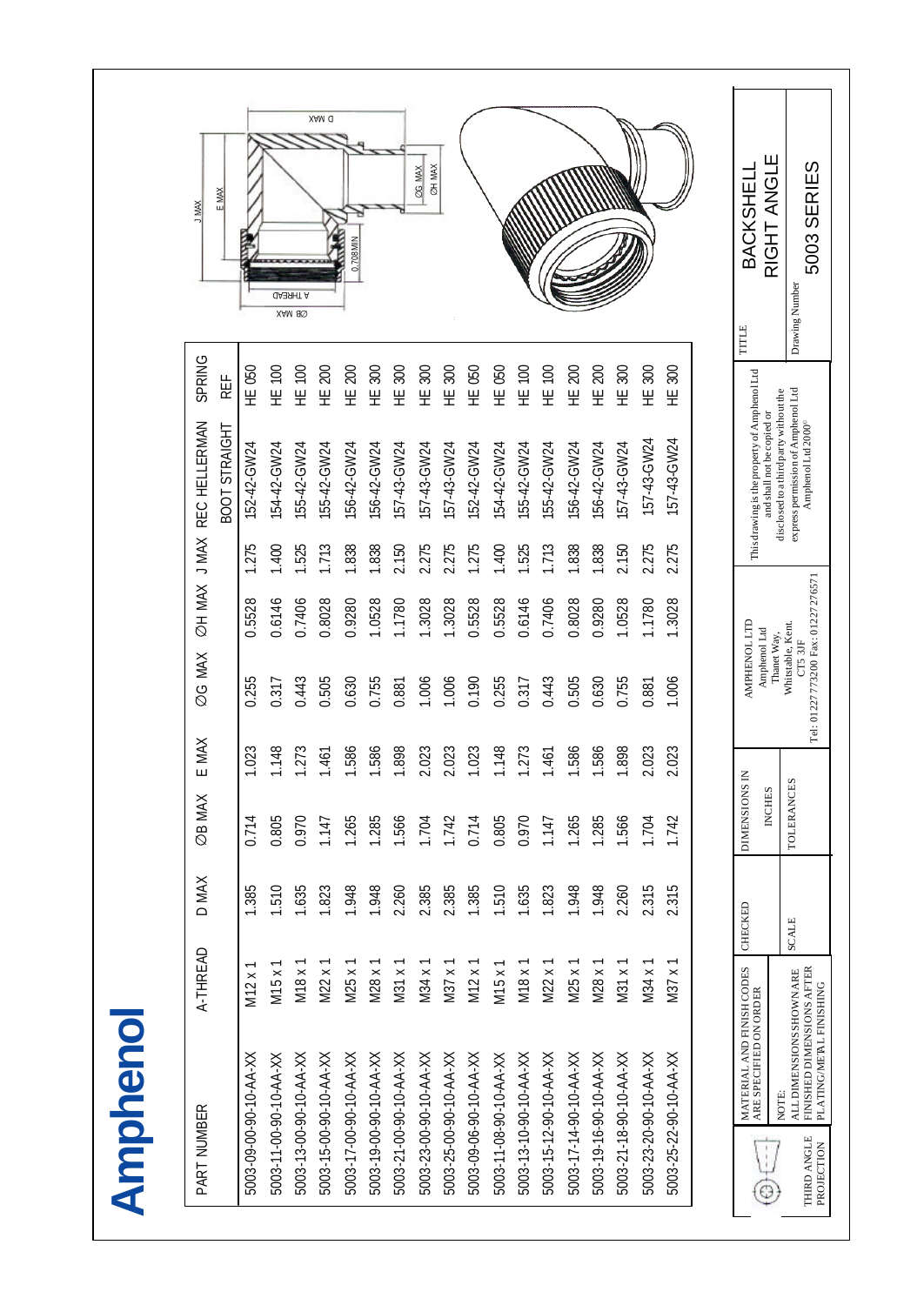| G |
|---|
| h |
|   |
|   |
|   |

| 154-42-GW24         | 155-42-GW24            | 55-42-GW24             | 156-42-GW24            | 56-42-GW24             | 57-43-GW24             | 157-43-GW24            | 157-43-GW24            | 157-43-GW24            |
|---------------------|------------------------|------------------------|------------------------|------------------------|------------------------|------------------------|------------------------|------------------------|
| 154-4-GW24          | 1155-4-GW24            | 1155-4-GW24            | 1156-4-GW24            | 156-4-GW24             | 157-4-GW24             | 1157-4-GW24            | 157-4-GW24             | 1157-4-GW24            |
| 0.5528              | 0.6146                 | 0.7406                 | 0.8028                 | 0.9280                 | 1.0528                 | 1.1780                 | 1.3028                 | 1.3028                 |
| 0.255               | 0.317                  | 0.443                  | 0.505                  | 0.630                  | 0.755                  | 0.881                  | 1.006                  | 1.006                  |
| 0.714               | 0.805                  | 0.970                  | 1.147                  | 1.265                  | 1.285                  | 1.566                  | 1.704                  | 1.742                  |
| M12x1               | M15x1                  | M <sub>18</sub> x1     | M22x1                  | M25x1                  | M28x1                  | M31x1                  | M34x1                  | M37x1                  |
| 5103-09-00-00-4A-XX | 5103-11-00-00-10-AA-XX | 5103-13-00-00-10-AA-XX | 5103-15-00-00-10-AA-XX | 5103-17-00-00-10-AA-XX | 5103-19-00-00-10-AA-XX | 5103-21-00-00-10-AA-XX | 5103-23-00-00-10-AA-XX | 5103-25-00-00-10-AA-XX |
|                     |                        |                        |                        |                        |                        |                        |                        |                        |





|                | TITLE BACKSHELL ST<br>NITH HEATSHRI                                        |                                        | Drawing Number                     | 5103 SERIES                                                                  |
|----------------|----------------------------------------------------------------------------|----------------------------------------|------------------------------------|------------------------------------------------------------------------------|
|                | This drawing is the property of Amphenol Ltd<br>and shall not be copied or | disclosed to a third party without the | express permission of Amphenol Ltd | Amphenol Ltd 2000°                                                           |
|                | <b>AMPHENOL LTD</b><br>Amphenol Ltd                                        | Thanet Way,                            | Whitstable, Kent.<br>CT5 3JF       | Tel: 01227773200 Fax: 01227276571                                            |
| <b>Mariana</b> | DIMENSIONS IN<br>Inches                                                    |                                        | <b>TOLERANCES</b>                  |                                                                              |
|                |                                                                            |                                        | <b>SCALE</b>                       |                                                                              |
|                | MATERIAL AND FINISH CODES   CHECKED<br>ARE SPECIFIED ON ORDER              | NOTE:                                  | ALL DIMENSIONS SHOWN ARE           | THIRD ANGLE   FINISHED DIMENSIONS AFTER<br>PROJECTION PLATING/MERL FINISHING |
|                |                                                                            |                                        |                                    |                                                                              |

PLATING/METAL FINISHING

This drawing is the property of Ampheno1Ld TITLE BACKSHELL STRAIGHT<br>and shall not be copied or<br>disclosed to a third party without the NITH HEATSHRINK BOOT<br>express permission of Ampheno1Ld Drawing Number<br>Ampheno1Ld 2000° FA Drawing Number

BACKSHELL STRAIGHT WITH HEATSHRINK BOOT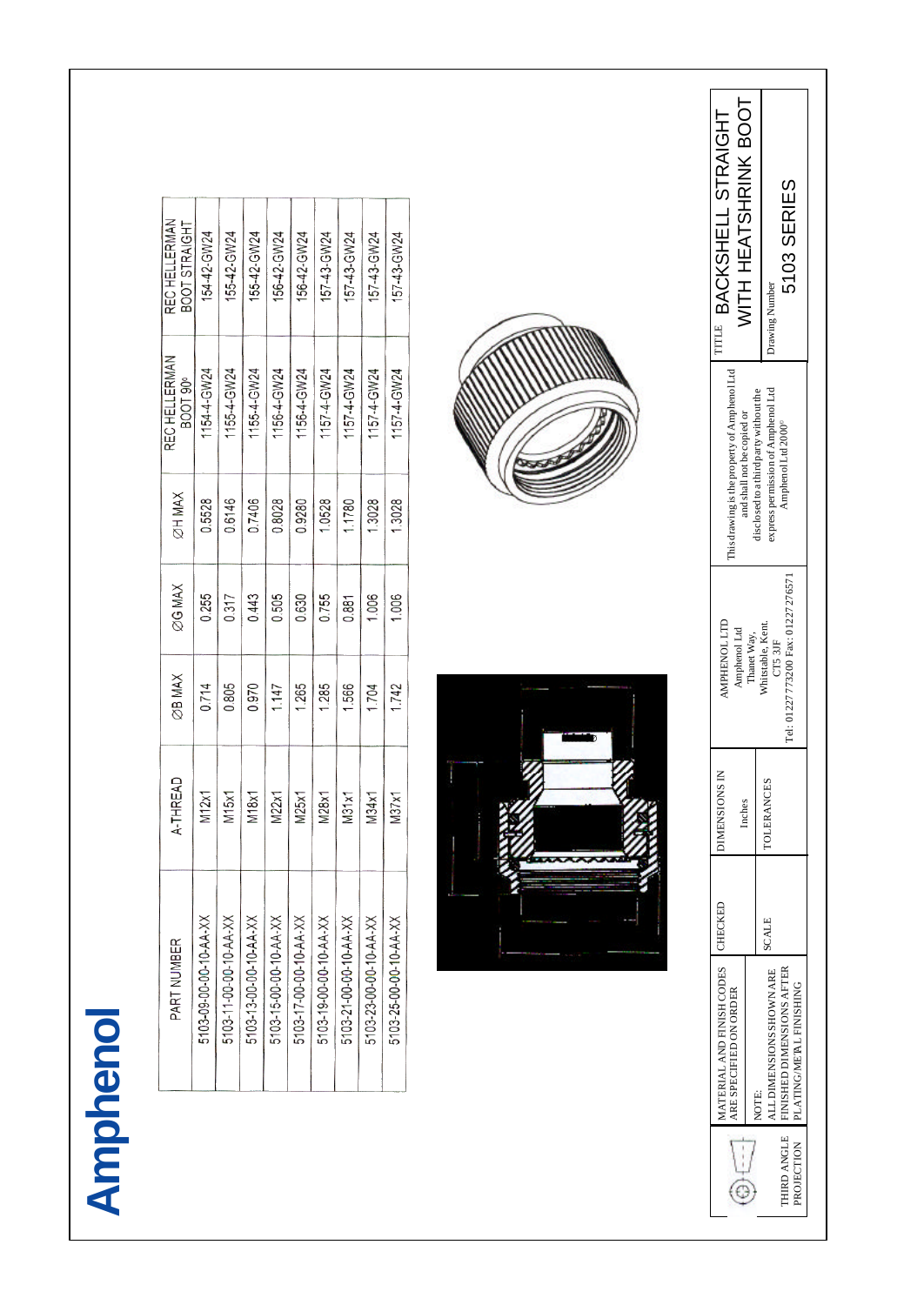|             | PART NUMBER                                                   |                           | A-THREAD             | <b>ZB MAX</b>                                                      | <b>ZAM 902</b> | ØH MAX                                                                                             | REC HELLERMAN<br>BOOT 90 <sup>°</sup> |                | REC HELLERMAN<br><b>BOOT STRAIGHT</b>     |
|-------------|---------------------------------------------------------------|---------------------------|----------------------|--------------------------------------------------------------------|----------------|----------------------------------------------------------------------------------------------------|---------------------------------------|----------------|-------------------------------------------|
|             | 5103-09-00-00-10-AA-XX                                        |                           | M12x1                | 18.14                                                              | 6.48           | 14.04                                                                                              | 1154-4-GW24                           |                | 154-42-GW24                               |
|             | 5103-11-00-00-10-AA-XX                                        |                           | M15x1                | 20.45                                                              | 8.05           | 15.61                                                                                              | 1155-4-GW24                           |                | 155-42-GW24                               |
|             | 5103-13-00-00-10-AA-XX                                        |                           | M18x1                | 24.64                                                              | 1125           | 18.81                                                                                              | 1155-4-GW24                           |                | 155-42-GW24                               |
|             | 5103-15-00-00-10 AA-XX                                        |                           | M22x1                | 29.13                                                              | 12.83          | 20.39                                                                                              | 1156-4-GW24                           |                | 156-42-GW24                               |
|             | 5103-17-00-00-10-AA-XX                                        |                           | M25x1                | 32.13                                                              | 16.00          | 23.57                                                                                              | 1156-4-GW24                           |                | 156-42-GW24                               |
|             | 5103-19-00-00-10-AA-XX                                        |                           | M28x1                | 32.64                                                              | 19.18          | 26.74                                                                                              | 1157-4-GW24                           |                | 157-43-GW24                               |
|             | 5103-21-00-00-10-AA-XX                                        |                           | M31x1                | 39.78                                                              | 22.38          | 29.92                                                                                              | 1157-4-GW24                           |                | 157-43-GW24                               |
|             | 5103-23-00-00-10-AA-XX                                        |                           | M34x1                | 43.28                                                              | 25.55          | 33.09                                                                                              | 1157-4-GW24                           |                | 157-43-GW24                               |
|             | 5103-25-00-00-10-AA-XX                                        |                           | M37x1                | 44.25                                                              | 25.55          | 33.09                                                                                              | 1157-4-GW24                           |                | 157-43-GW24                               |
|             |                                                               | <b>JA39HT A</b><br>XAM 80 | 0.721                | 38999 SERIES ONLY<br>XAM HQ<br>XAM 20                              |                |                                                                                                    |                                       |                |                                           |
|             | MATERIAL AND FINISH CODES<br>ARE SPECIFIED ON ORDER           | CHECKED                   | DIMENSIONS IN<br>NIN | <b>AMPHENOL LTD</b><br>Amphenol Ltd<br>Thanet Way,                 |                | This drawing is the property of Amphenol Ltd<br>and shall not be copied or                         |                                       | TITLE          | FOR HEATSHRINK BOOT<br>BACKSHELL STRAIGHT |
| THIRD ANGLE | ALLDIMENSIONS SHOWN ARE<br>FINISHED DIMENSIONS AFTER<br>NOTE: | <b>SCALE</b>              | <b>TOLERANCES</b>    | Tel: 01227 773200 Fax: 01227 276571<br>Whitstable, Kent.<br>CT53JF |                | express permission of Amphenol Ltd<br>Amphenol Ltd 2000°<br>disclosed to a third party without the |                                       | Drawing Number | 5103 SERIES                               |